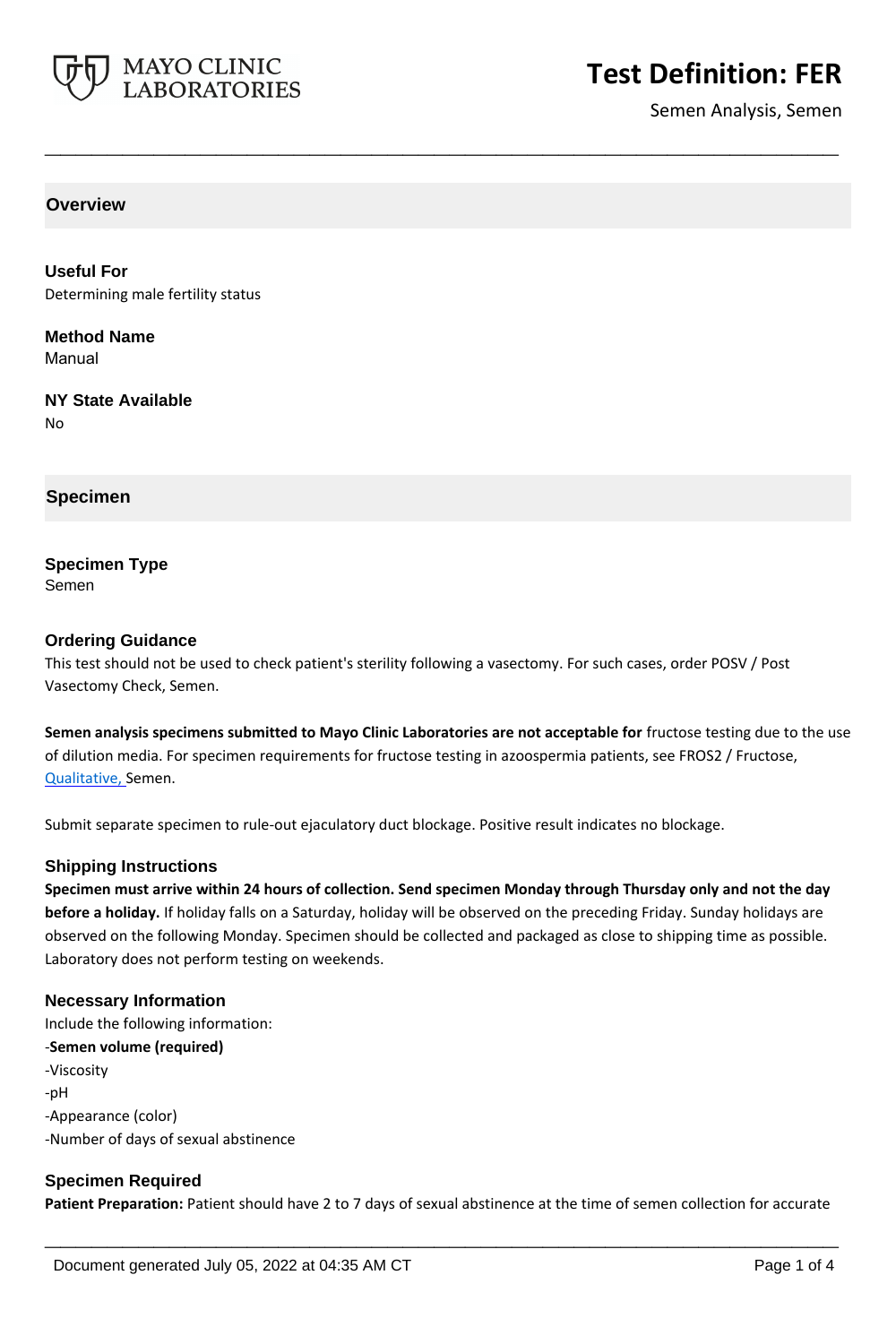

Semen Analysis, Semen

results.

**Supplies:** Semen Analysis Kit - Dilution Media (T178)

**Specimen Volume:** Total ejaculate

### **Collection Instructions:**

1. After collection, allow the specimen to liquefy for 1 hour.

- 2. Measure the volume. If necessary, also measure appearance, pH, and viscosity.
- 3. Place the specimen into media within 1 hour.

## **Specimen Minimum Volume**

See Specimen Required

# **Reject Due To**

All specimens will be evaluated at Mayo Clinic Laboratories for test suitability.

# **Specimen Stability Information**

| <b>Specimen Type</b> | <b>Temperature</b>  | <b>Time</b> | <b>Special Container</b> |
|----------------------|---------------------|-------------|--------------------------|
| Semen                | Ambient (preferred) |             |                          |

**\_\_\_\_\_\_\_\_\_\_\_\_\_\_\_\_\_\_\_\_\_\_\_\_\_\_\_\_\_\_\_\_\_\_\_\_\_\_\_\_\_\_\_\_\_\_\_\_\_\_\_**

# **Clinical & Interpretive**

## **Clinical Information**

Semen is composed of spermatozoa suspended in seminal fluid (plasma). The function of the seminal fluid is to provide nutrition and volume for conveying the spermatozoa to the endocervical mucus.

Male infertility can be affected by a number of causes. Chief among these is a decrease in the number of viable sperm. Other causes include sperm with abnormal morphology and abnormalities of the seminal fluid.

**\_\_\_\_\_\_\_\_\_\_\_\_\_\_\_\_\_\_\_\_\_\_\_\_\_\_\_\_\_\_\_\_\_\_\_\_\_\_\_\_\_\_\_\_\_\_\_\_\_\_\_**

# **Reference Values**

Appearance: normal Volume:  $>$  or =1.5 mL pH: > or =7.2 Motile/mL: > or =6.0 x 10(6) Sperm/mL: > or =15.0 x 10(6) Motility: > or =40% Grade:  $>$  or =2.5 **Note:** Multiple laboratory studies have indicated that semen parameters for motility and grade on average retain 80% of original parameters when our shipping method is used for transport. Using these averages, samples with 32% to 39% motility and grade of 2 may be in the normal range if testing was performed shortly after collection. Therefore, these borderline patients may need to collect another sample at a local fertility center to verify fertility status. Motile/ejaculate:  $>$  or =9.0 x 10(6) Viscosity: > or =3.0 Agglutination: > or =3.0 Supravital: > or =58% live Fructose: positive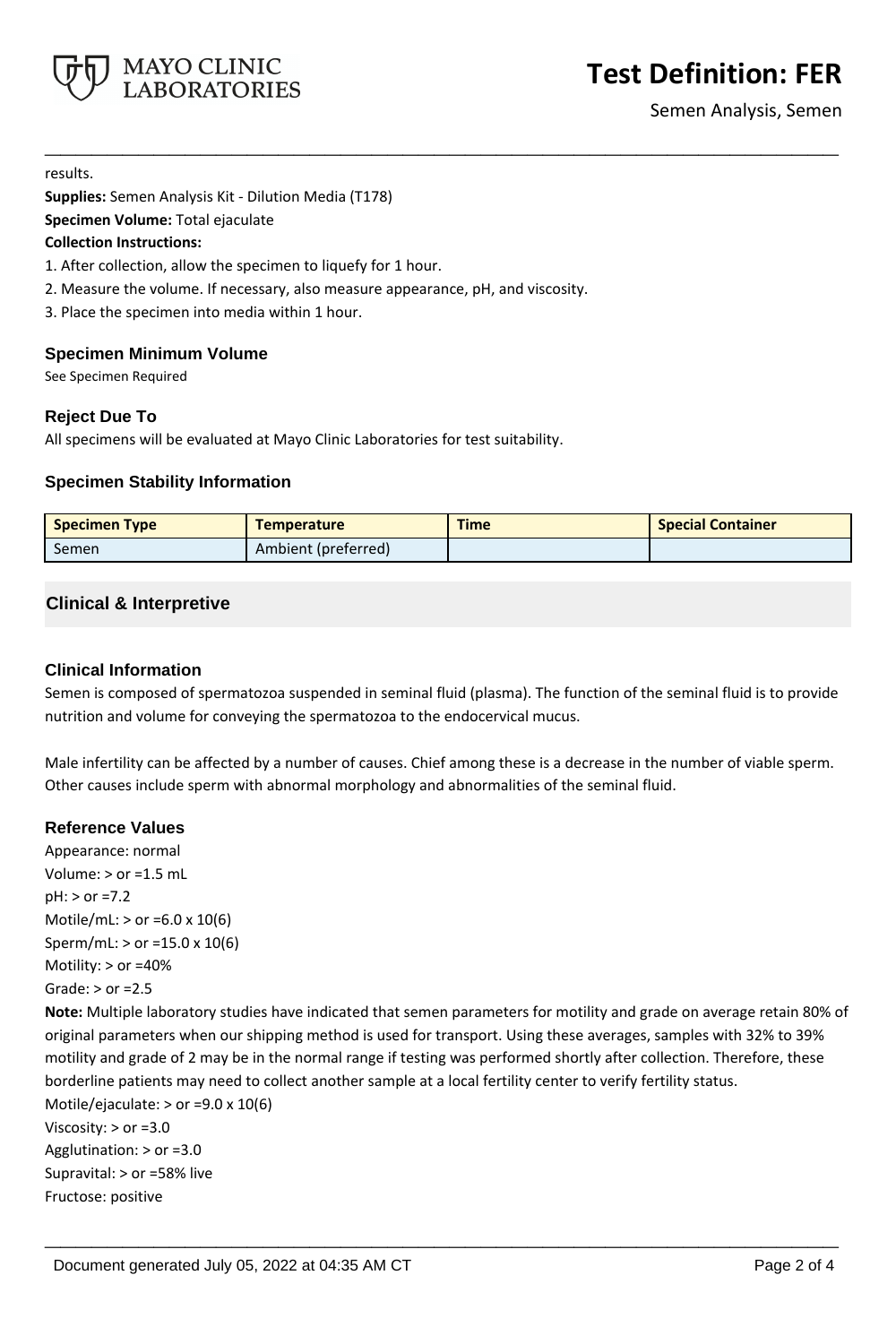

**Note:** Fructose testing cannot be performed on semen analysis specimens shipped through Mayo Clinic Laboratories. Submit separate specimen to rule out ejaculatory duct blockage. Positive result indicates no blockage.

**\_\_\_\_\_\_\_\_\_\_\_\_\_\_\_\_\_\_\_\_\_\_\_\_\_\_\_\_\_\_\_\_\_\_\_\_\_\_\_\_\_\_\_\_\_\_\_\_\_\_\_**

## **Interpretation**

Semen specimens can vary widely in the same man from specimen to specimen. Semen parameters falling outside of the normal ranges do not preclude fertility for that individual. Multiple samples may need to be analyzed prior to establishing patient's fertility status.

# **Cautions**

No significant cautionary statements.

## **Clinical Reference**

1. Cooper TG, Aitken J, Auger J, et al, eds. WHO laboratory manual for the examination and processing of human semen. 5th ed. WHO Press; 2010

2. Bjorndahl L, Apolikhin O, Baldi E, et al, eds: WHO laboratory manual for the examination and processing of human semen. 6th ed. World Health Organization; 2021

# **Performance**

### **Method Description**

The sample is measured for volume and analyzed microscopically to determine the number of sperm present, the number of moving or motile sperm, and the properties of the sperm motility.(WHO laboratory manual for the examination of human semen. 6th ed. World Health Organization; 2021)

**\_\_\_\_\_\_\_\_\_\_\_\_\_\_\_\_\_\_\_\_\_\_\_\_\_\_\_\_\_\_\_\_\_\_\_\_\_\_\_\_\_\_\_\_\_\_\_\_\_\_\_**

**PDF Report** No

**Day(s) Performed** Monday through Friday

**Report Available** 1 to 4 days

**Specimen Retention Time** Not retained

**Performing Laboratory Location**

Rochester

# **Fees & Codes**

#### **Fees**

Authorized users can sign in to [Test Prices](https://www.mayocliniclabs.com/customer-service/client-price-lookup/index.html?unit_code=FER) for detailed fee information.